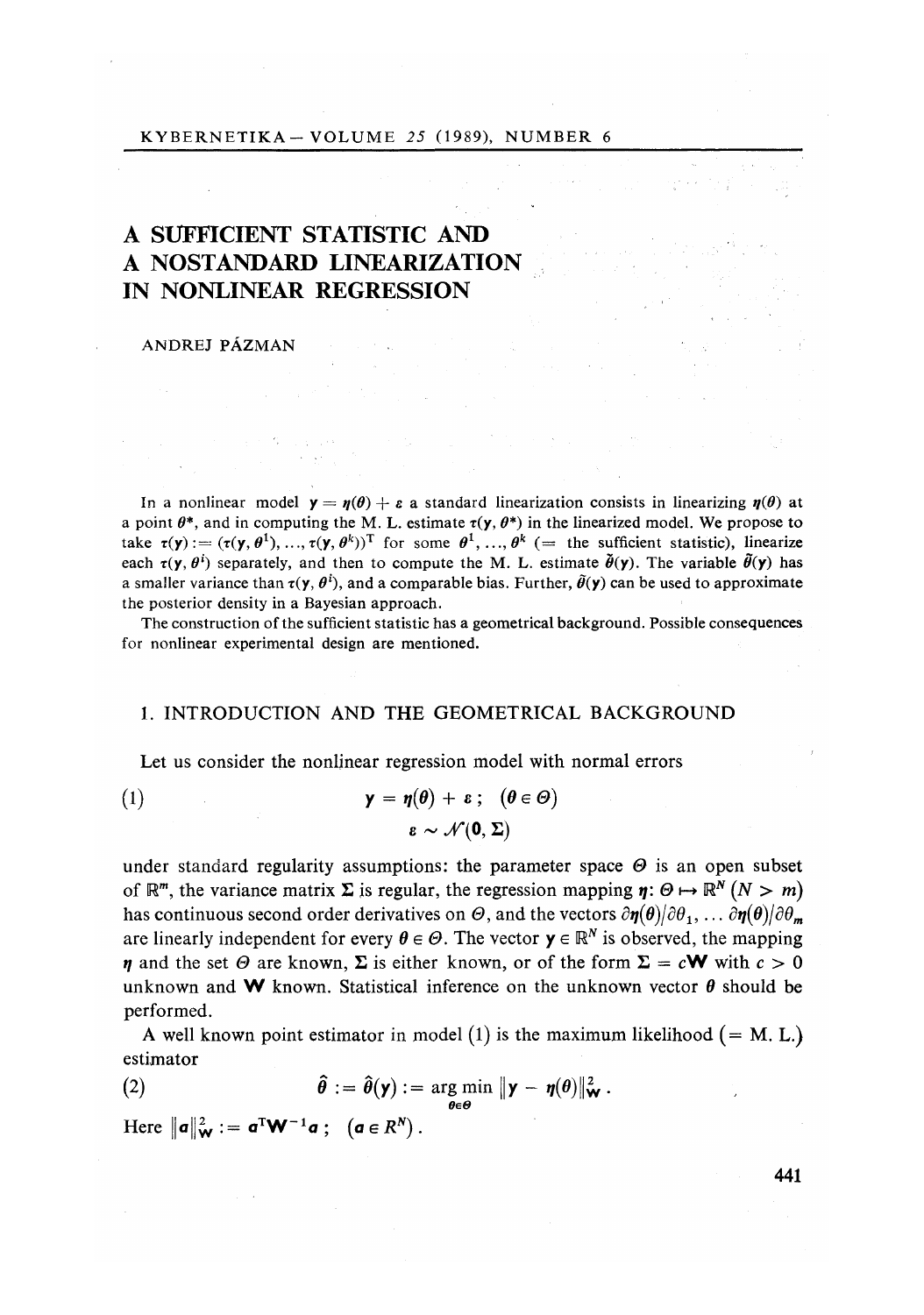In the particular case when model (1) is linear, the statistic  $y \in \mathbb{R}^N \mapsto \hat{\theta}(y)$  is not only a point estimator, it is also a sufficient statistic. If model (1) is nonlinear (more exactly, if the expectation surface of model  $(1)$ 

$$
\dot{\mathscr{E}} := \{ \boldsymbol{\eta}(\boldsymbol{\theta}) \colon \boldsymbol{\theta} \in \boldsymbol{\varTheta} \}
$$

is not a "plane", the statistic  $\hat{\theta}(y)$  is no more sufficient. Consequently it contains less information about  $\theta$  than the sample vector **y**. (For the distributional properties of  $\hat{\theta}(\mathbf{y})$  cf. e.g. [4, 5]).

However, it is possible to look for a statistic in model (1) which is a sufficient statistic, and which is somehow related to the M. L. estimator. In particular, we can require that this statistic coincides with  $\hat{\theta}(y)$  when model (1) is linear.

In Section 2 we propose such statistics. They have the following geometrical origin:

Consider the expectation surface *&.* It is an m-dimensional surface in the *N* dimensional sample space  $\mathbb{R}^N$ . According to (2), the point  $\eta(\hat{\theta}) \in \mathscr{E}$  is obtained by the **W**orthogonal projection of the point **y** onto  $\mathscr{E}$ . Consider now for any  $\theta^* \in \Theta$  the set

$$
T_{\theta^*} := \left\{ \eta(\theta^*) + \frac{\partial \eta(\theta^*)}{\partial \theta^T} \mathbf{v}: \ \mathbf{v} \in \mathbb{R}^m \right\}.
$$

Geometrically,  $T_{0^*}$  is the tangent plane to the surface  $\mathscr E$  at the point  $\eta(\theta^*) \in \mathscr E$ . Statistically,  $T_{\theta^*}$  is the expectation surface of a linear model which approximates model  $(1)$ :

(3) 
$$
\mathbf{y} - \eta(\theta^*) = \frac{\partial \eta(\theta^*)}{\partial \theta^T} (\theta - \theta^*) + \varepsilon
$$

$$
\varepsilon \sim \mathcal{N}(\mathbf{0}, \Sigma).
$$

The M. L. estimate in this linearized model is

(4) 
$$
\tau(\mathbf{y}, \theta^*) := \argmin_{\theta} \left\| \mathbf{y} - \eta(\theta^*) - \frac{\partial \eta(\theta^*)}{\partial \theta^T} (\theta - \theta^*) \right\|_{\mathbf{W}}^2.
$$

It is the result of the **W**-orthogonal projection of the point **y** onto  $T_{\theta^*}$ .

The statistic  $y \mapsto \tau(y, \theta^*)$  is sufficient in model (3), however, it is not in model (1). Therefore, we proceed further by considering not one but many (eventually all) tangent planes to  $\mathscr E$ , and by projecting **W**-orthogonally the sample point **y** onto all of them. (The reader which is familiar with differential geometry see that we are using the "tangent space" of  $\mathscr{E}$ ). Consequently, instead of one random vector  $\tau(\mathbf{y}, \theta^*)$ we consider the set of random vectors

$$
(5) \qquad \qquad {\{\tau(\mathbf{y},\theta^*);\,\theta^*\in D\}}
$$

for some  $D \subset \Theta$ . Evidently, this is a (vector-valued) random process defined on D. This process will be shown to have several pleasant structural properties.

a) It is a Gaussian random process having a covariance function which does not depend on  $\theta$ .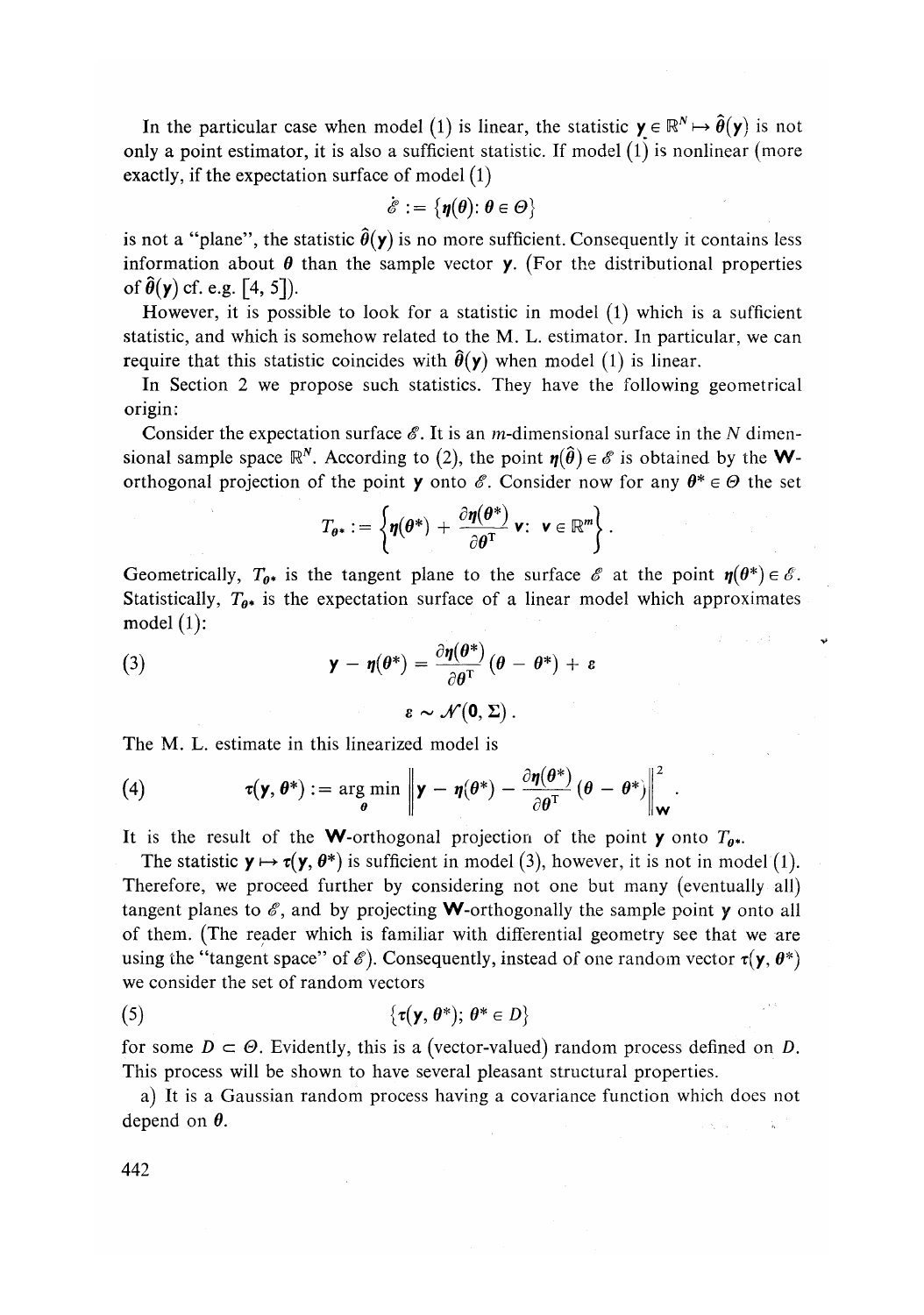b) Each component  $\tau(y, \theta^*)$  of this process is related to a linear approximative model.

c) When *D* is adequately chosen, the mapping

$$
\mathbf{y} \in \mathbb{R}^N \mapsto \{ \tau(\mathbf{y}, \theta^*) ; \ \theta^* \in D \}
$$

is a sufficient statistic in model (1).

In Section  $3-5$  we try to demonstrate that such a process is useful. We restrict our attention to the case of a finite  $D = \{\theta^1, ..., \theta^k\}$ , and instead of the process we consider a k . m dimensional random vector  $\tau(y) := (\tau^T(y, \theta^1), ..., \tau^T(y, \theta^k))^T$ . If we linearize each component of  $\tau(y)$  separately, we obtain a new, nonstandard linearization of model  $(1)$  which is more efficient than the standard linearization  $(3)$ (see Proposition 2). This allows to obtain an approximative expression for the posterior probability density of  $\theta$  (Proposition 3). Moreover, using quadratic functions of  $\tau(y)$  we can discuss some confidence regions for  $\theta$ , both for the case when  $\Sigma$ is known and when  $\Sigma = \sigma^2 \mathbf{l}$  with an unknown  $\sigma$ .

# *2.* SUFFICIENT STATISTICS

As is well known (cf. [1], Chapt. VIII.1.), the M.L. estimate of  $\theta$  in the linear model (3) can be expressed in the form

(6) 
$$
\tau(\mathbf{y},\theta^*) = \mathbf{M}^{-1}(\theta^*)\ \mathbf{F}^{\mathrm{T}}(\theta^*)\ \mathbf{W}^{-1}[\mathbf{y}-\eta(\theta^*)]+ \theta^*
$$

where

 $\gamma_{\rm{max}}$ 

$$
\begin{aligned} \left\{ \mathbf{F}(\boldsymbol{\theta}) \right\}_{ij} &:= \frac{\partial \eta_i(\boldsymbol{\theta})}{\partial \theta_j}; \quad (i = 1, ..., N \,, \quad j = 1, ..., m) \,, \\ \mathbf{M}(\boldsymbol{\theta}) &:= \mathbf{F}^{\mathrm{T}}(\boldsymbol{\theta}) \mathbf{W}^{-1} \mathbf{F}(\boldsymbol{\theta}) \,. \end{aligned}
$$

Consequently, (5) is a Gaussian random process with the mean

(7) 
$$
\mathbf{m}_{\theta}(\theta^*) = \mathbf{M}^{-1}(\theta^*) \mathbf{F}^{\mathrm{T}}(\theta^*) \mathbf{W}^{-1} [\eta(\theta) - \eta(\theta^*)] + \theta^* ; \quad (\theta^* \in D)
$$

and with the covariance function  $c\mathbf{K}(\theta^*, \theta^0)$  where

$$
\mathbf{K}(\boldsymbol{\theta}^*,\,\boldsymbol{\theta}^0)\,=\,\mathbf{M}^{-1}(\boldsymbol{\theta}^*)\;\mathbf{F}^{\!\mathrm{T}}\!\!\left(\boldsymbol{\theta}^*\right)\mathbf{W}^{-1}\;\mathbf{F}\!\!\left(\boldsymbol{\theta}^0\right)\mathbf{M}^{-1}\!\left(\boldsymbol{\theta}^0\right).
$$

We see that  $K(\theta^*, \theta^0)$  does not depend on  $\theta$  (= the true value of the parameters).

When the set *D* is finite,  $D = \{ \theta^1, ..., \theta^k \}$ , it is better to consider the  $(m \cdot k)$ -dimensional random vector

(8) 
$$
\tau := \tau(\mathbf{y}) := \begin{pmatrix} \tau(\mathbf{y}, \theta^1) \\ \vdots \\ \tau(\mathbf{y}, \theta^k) \end{pmatrix}
$$

instead of the random process (5). Here each component  $\tau(y, \theta')$  is defined according to (6).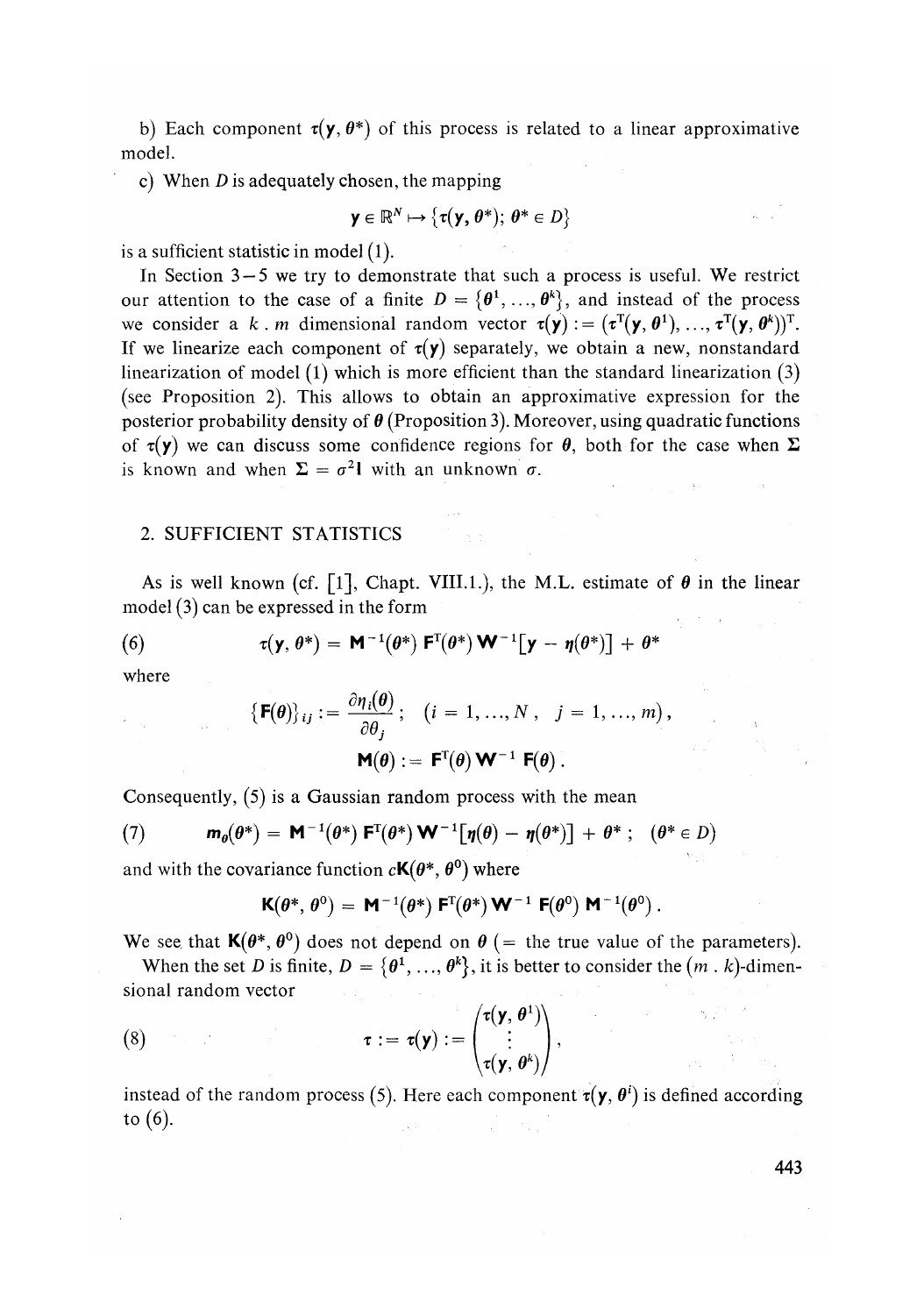The mean and the variance matrix of  $\tau$  are equal to

$$
m_{\theta} := \mathsf{E}_{\theta}(\tau) = (m_{\theta}^{T}(\theta^{1}), ..., m_{\theta}^{T}(\theta^{k}))^{T}
$$

$$
\text{Var}(\tau) = c \mathsf{S}
$$

where

(9) 
$$
\mathbf{S} := \begin{pmatrix} \mathbf{K}(\boldsymbol{\theta}^1, \boldsymbol{\theta}^1), \dots, \mathbf{K}(\boldsymbol{\theta}^1, \boldsymbol{\theta}^k) \\ \mathbf{K}(\boldsymbol{\theta}^k, \boldsymbol{\theta}^1), \dots, \mathbf{K}(\boldsymbol{\theta}^k, \boldsymbol{\theta}^k) \end{pmatrix}.
$$

If **A** is any  $r \times s$  matrix, we denote by  $\mathcal{M}(\mathbf{A}) := \{ \mathbf{A} \mathbf{u} : \mathbf{u} \in \mathbb{R}^s \}$  the linear subspace of  $\mathbb{R}^r$  spanned by the columns of **A**.

**Proposition 1.** If for every  $\theta \in \Theta$ 

$$
\mathscr{M}\big[\,\mathsf{F}(\theta)\big] \subset \mathscr{M}\big[\big(\mathsf{F}(\theta^1),\ldots,\,\mathsf{F}(\theta^k)\big)\big]\;,
$$

then the statistic

$$
\mathbf{y} \in \mathbb{R}^N \mapsto \tau(\mathbf{y}) \in \mathbb{R}^{mk}
$$

is sufficient in model  $(1)$ .

Proof. Let  $\mathscr L$  be the linear manifold in  $\mathbb R^N$  (the "plane") spanned by the set

$$
\bigcup_{\theta \in \Theta} T_{\theta} \ .
$$

Let us define

$$
\mathbf{z}^{\wedge} := \mathbf{z}^{\wedge}(\mathbf{y}) := \argmin_{\mathbf{z} \in \mathscr{L}} \| \mathbf{y} - \mathbf{z} \|_{\mathbf{W}}^2
$$

The probability density of  $y$  is equal to

$$
f(\mathbf{y} \mid \boldsymbol{\theta}) = (2\pi)^{-N/2} \det^{-1/2} (\boldsymbol{\Sigma}) \exp \{-\|\mathbf{y} - \boldsymbol{\eta}(\boldsymbol{\theta})\|_{\mathbf{W}}^2/(2c)\} \approx
$$
  
 
$$
\approx \exp \{-\|\mathbf{y} - \mathbf{z}^{\wedge}(\mathbf{y})\|_{\mathbf{W}}^2/(2c)\} \exp \{-\|\mathbf{z}^{\wedge} - \boldsymbol{\eta}(\boldsymbol{\theta})\|_{\mathbf{W}}^2/(2c)\}; \quad (\boldsymbol{\theta} \in \Theta).
$$

Hence, according to the factorisation theorem (cf.  $\lceil 1 \rceil$ , Chapt. XV. 5.), the statistic  $\mathbf{z}^{\wedge}(\mathbf{y})$  is sufficient in model (1).

Denote by

$$
\mathbf{P}_i := \mathbf{F}(\theta^i) \mathbf{M}^{-1}(\theta^i) \mathbf{F}^{\mathrm{T}}(\theta^i) \mathbf{W}^{-1}
$$

the **W**-orthogonal projector onto  $\mathcal{M}[\mathbf{F}(\theta^i)]$ . The mapping  $\mathbf{z} \mapsto (\mathbf{P}_1(\mathbf{z} - \mathbf{\eta}(\theta^1)), \dots$  $\ldots$ ,  $P_k(z - \eta(\theta^k))$  is one-to one on *L*. Indeed, take z,  $z^* \in \mathcal{L}$  such that

$$
\mathbf{P}_i(\mathbf{z}-\boldsymbol{\eta}(\boldsymbol{\theta}^i)) = \mathbf{P}_i(\mathbf{z}^* - \boldsymbol{\eta}(\boldsymbol{\theta}^i)) ; \quad (i=1,...,k).
$$

Multiplying by  $F^{T}(\theta^{i}) \mathbf{W}^{-1}$  from the left, we obtain

 $\mathbf{F}^{T}(\theta^{i}) \mathbf{W}^{-1}(\mathbf{z}-\mathbf{z}^{*}) = 0; \quad (i = 1, ..., k),$ 

i.e.  $(z - z^*)$  is **W**-orthogonal to  $\mathcal{M}[(F(\theta^1), ..., F(\theta^k))]$ , hence to  $\mathcal{L}$ . Consequently,  $(z - z^*)^T W^{-1}(z - z^*) = 0$  hence,  $z - z^*$ .

It follows that  $y \in \mathbb{R}^N \mapsto (P_1(z \wedge (y) - \eta(\theta^1)), \dots, P_k(z \wedge (y) - \eta(\theta^k)))$  is a sufficient statistic in model (1).

Since  $\mathbf{z}^{\wedge}(\mathbf{y})$  is the **W**-orthogonal projection of **y** onto  $\mathcal{L}$  we have

$$
\mathbf{P}_i(\mathbf{z}^{\wedge}(\mathbf{y}) - \boldsymbol{\eta}(\boldsymbol{\theta}^i)) = \mathbf{P}_i(\mathbf{y} - \boldsymbol{\eta}(\boldsymbol{\theta}^i)); \quad (i = 1, ..., k).
$$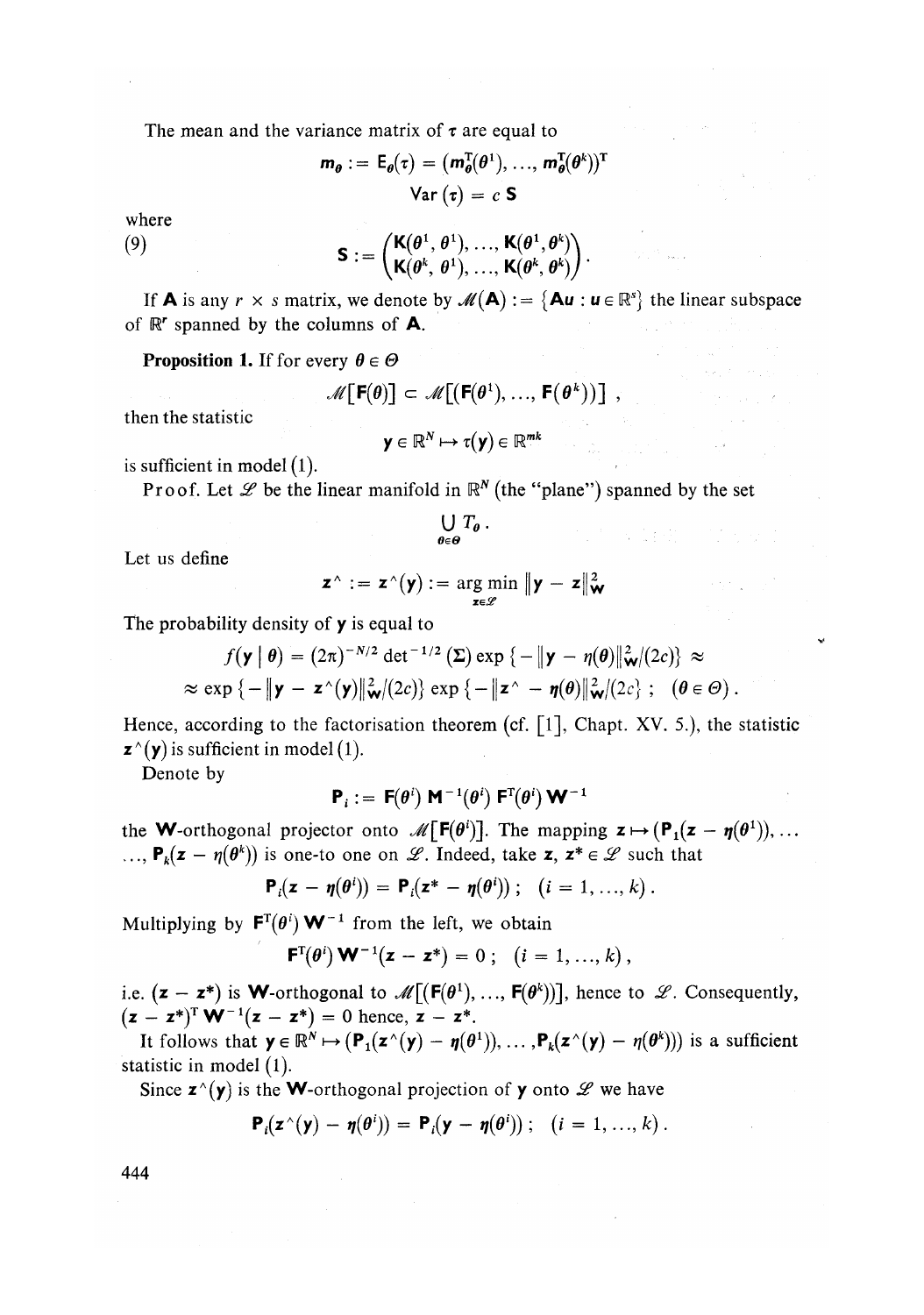Further, the equality

$$
\mathbf{F}(\theta^i) \ \tau(\mathbf{y},\theta^i) = \mathbf{P}_i(\mathbf{y} - \boldsymbol{\eta}(\theta^i)) + \mathbf{F}(\theta^i) \ \theta^i
$$

which follows from Eq. (6), specifies  $\tau(y, \theta^i)$  uniquely, since  $\mathbf{F}(\theta^i)$  is of full rank. Consequently the mapping  $\tau(y) \mapsto (P_1(z^{\wedge}(y) - \eta(\theta^1)),..., P_k(z^{\wedge}(y) - \eta(\theta^k))$  is one-to-one. It follows that  $\tau(y)$  is a sufficient statistic in model (1).

**Corollary 1.** If  $D \subset \Theta$  is such that

$$
\mathscr{M}\big[\,\mathsf{F}(\theta)\big]\, \subset\, \mathscr{M}\big[\big(\mathsf{F}(\theta^1),\, \ldots,\, \mathsf{F}(\theta^k)\big)\big]\,\,;\ \ \, (\theta\in\varTheta)
$$

for some finite set  $\{\theta^1, \ldots, \theta^k\} \subset D$ , then

$$
\mathbf{y} \in \mathbb{R}^N \mapsto \{ \tau(\mathbf{y}, \theta^*) ; \quad \theta^* \in D \}
$$

is sufficient. Particularly

$$
\mathbf{y} \in \mathbb{R}^N \mapsto \{ \tau(\mathbf{y}, \theta^*) ; \theta^* \in \Theta \}
$$

is always sufficient.

**Corollary 2.** Let  $\pi(\theta)$  be a probability density on  $\Theta$  (the prior density) such that

$$
\mathscr{M}\big[\,\mathsf{F}(\theta)\big] \subset \mathscr{M}\big[\big(\mathsf{F}(\theta^1),\,\ldots,\,\mathsf{F}(\theta^k)\big)\big]\;;\; \; (\theta\in\mathrm{supp}\,(\pi))\,.
$$

Then

$$
\pi(\boldsymbol{\theta} \mid \tau(\mathbf{y})) = \pi(\boldsymbol{\theta} \mid \mathbf{y})
$$

where  $\pi(\theta | u)$  denotes the posterior density of  $\theta$  given  $u$ .

Proof. As in Proposition 1, we can prove that  $\tau(y)$  is sufficient in the model

$$
\mathbf{y} = \mathbf{\eta}(\boldsymbol{\theta}) + \boldsymbol{\epsilon} ; \quad (\boldsymbol{\theta} \in \operatorname{supp} (\pi)) .
$$

Hence  $f(\mathbf{y} \mid \boldsymbol{\theta})$  can be factorized, i.e. we can write

$$
f(\mathbf{y} \mid \boldsymbol{\theta}) = h(\mathbf{y}) g(\tau(\mathbf{y}), \boldsymbol{\theta})
$$

for some functions *h* and *g.* It follows that

$$
\pi(\theta \mid \mathbf{y}) = \frac{f(\mathbf{y} \mid \theta) \pi(\theta)}{\int_{\text{supp}(\pi)} f(\mathbf{y} \mid \mathbf{t}) \pi(\mathbf{t}) \, d\mathbf{t}} = \frac{g(\tau(\mathbf{y}), \theta) \pi(\theta)}{\int_{\text{supp}(\pi)} g(\tau(\mathbf{y}), \mathbf{t}) \pi(\mathbf{t}) \, d\mathbf{t}}.
$$

Hence  $y \in \mathbb{R}^N \mapsto \pi(\theta | y)$  is a function of  $\tau(y)$ . According to the definition of conditional distributions (cf. [7], Chapt. V. 1.) it means that  $\pi(\theta | y) = \pi(\theta | \tau(y))$ .

### 3. A NONSTANDARD LINEARIZATION

Let us consider the random vector  $\tau(\mathbf{y})$  (the sufficient statistic) defined in Eq. (8). We have

(10)  $\tau(\mathbf{y}) \sim \mathcal{N}(\mathbf{m}_{\theta}, c \mathbf{S})$ ;  $(\theta \in \Theta)$ 

where  $m_{\theta}$  and **S** are given by (9).

Instead of taking the linearization  $(3)$  we propose to linearize  $(10)$ , i.e. to take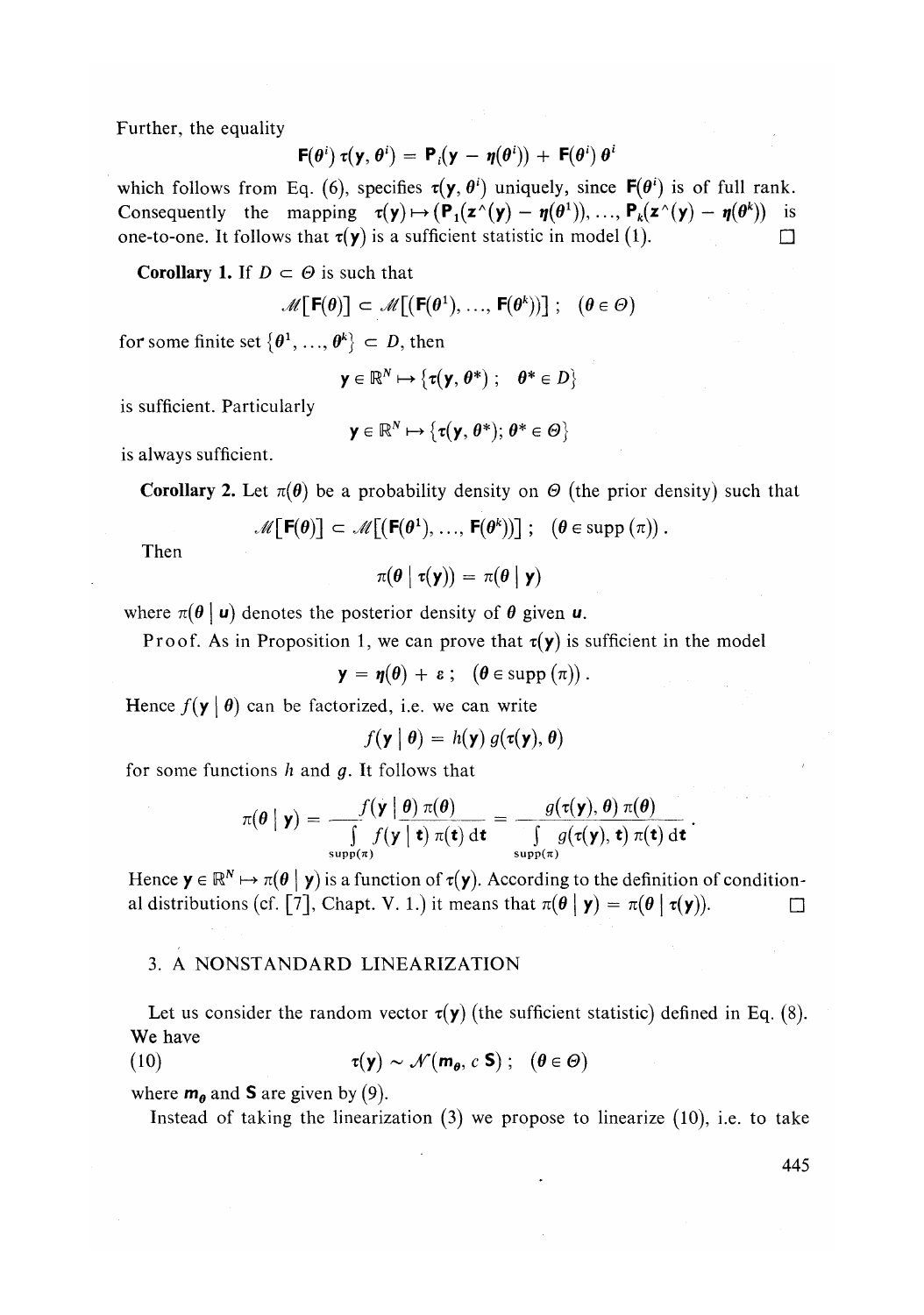approximative^

(11) 
$$
\tau(\mathbf{y}) \sim \mathcal{N}(\mathbf{J}\boldsymbol{\theta}, c \mathbf{S}); \quad (\boldsymbol{\theta} \in \mathbb{R}^m)
$$

where

 $J:=(I, ..., I)^{T}$ 

and **I** is the  $m \times m$  identity matrix. The linearization (11) is the linearization (3) applied separately to each component  $\tau(\mathbf{y}, \theta^i)$  of the vector  $\tau(\mathbf{y})$ .

To compare the standard linearization (3) with (11) take for  $\theta^*$  any point of the set  $\{\theta^1, \ldots, \theta^k\}$ , say  $\theta^* = \theta^1$ . Then consider the BLUE-s (= best linear unbiased estimates) of  $\theta$  in both models. The BLUE in model (3) is equal to  $\tau(y, \theta^1)$ , and is expressed in Eq. (6). Althoug the matrix **S** is singular (in general), and  $\mathcal{M}(\mathbf{J}) \notin \mathcal{M}(\mathbf{S})$ , the vector  $\theta$  can be estimated without bias in model (11), say by the estimate

$$
\frac{1}{k}\mathbf{J}^{\mathrm{T}}\,\mathbf{\tau}(\mathbf{y})\,.
$$

Hence the BLUE exists also in model (11). Let us denote it by  $\tilde{\theta}(y)$ . We refere to [3], Theorems 5.2.2 and 5.2.5 for explicit expressions for  $\tilde{\theta}(y)$  and Var  $\tilde{\theta}(y)$ . We have

$$
\tilde{\theta}(\mathbf{y}) = \mathbf{Q} \tau(\mathbf{y}), \quad \text{Var } \tilde{\theta}(\mathbf{y}) = c \mathbf{V}
$$

where  $(12)$ 

$$
\mathbf{Q} := \left[\mathbf{J}^{\mathrm{T}}(\mathbf{S} + \mathbf{J}\mathbf{J}^{\mathrm{T}})^{-} \mathbf{J}\right]^{-1} \mathbf{J}^{\mathrm{T}}(\mathbf{S} + \mathbf{J}\mathbf{J}^{\mathrm{T}})^{-}
$$

$$
\mathbf{V} := \left[\mathbf{J}^{\mathrm{T}}(\mathbf{S} + \mathbf{J}\mathbf{J}^{\mathrm{T}})^{-} \mathbf{J}\right]^{-1} - \mathbf{I}
$$

We note that  $J^{T}(S + JJ^{T})^{-}$  J is nonsingular, since J is of full rank and  $\mathcal{M}[J] =$  $= \mathcal{M}[\mathbf{J}]\mathbf{J}^T] \subset \mathcal{M}[\mathbf{S} + \mathbf{J}\mathbf{J}^T]$ . In the particular case that **S** is regular, we have simpler formulae

(13) 
$$
\mathbf{Q} = (\mathbf{J}^T \mathbf{S}^{-1} \mathbf{J})^{-1} \mathbf{J}^T \mathbf{S}^{-1}
$$

$$
\mathbf{V} = (\mathbf{J}^T \mathbf{S}^{-1} \mathbf{J})^{-1}
$$

Hence in the linearized model (11) we have

(14) 
$$
\tilde{\boldsymbol{\theta}}(\mathbf{y}) \sim \mathcal{N}(\boldsymbol{\theta}, c \mathbf{V}); \quad (\boldsymbol{\theta} \in \mathbb{R}^m)
$$

but in the linearized model (3) we have

(15) 
$$
\tau(\mathbf{y}, \theta^1) \sim \mathcal{N}(\theta, c \mathbf{M}^{-1}(\theta^1)); \quad (\theta \in \mathbb{R}^m).
$$

To compare what linearization is better, we shall compare the exact distributions of  $\tilde{\theta}(\mathbf{y})$  and  $\tau(\mathbf{y}, \theta^1)$ .

**Proposition 2.** The random vectors  $\tilde{\theta}(\mathbf{y})$  and  $\tau(\mathbf{y}, \theta^1)$  are exactly distributed according to

(16)  $\tilde{\theta}(\mathbf{y}) \sim \mathcal{N}(\mathbf{Q}\mathbf{m}_{\theta}, c \mathbf{V})$ ; ( $\theta \in \Theta$ )

(17) 
$$
\tau(\mathbf{y}, \theta^1) \sim \mathcal{N}(m_{\theta}(\theta^1), c \mathbf{M}^{-1}(\theta^1)); (\theta \in \Theta).
$$

The vectors expressing the bias

 $Qm_{\theta} - \theta$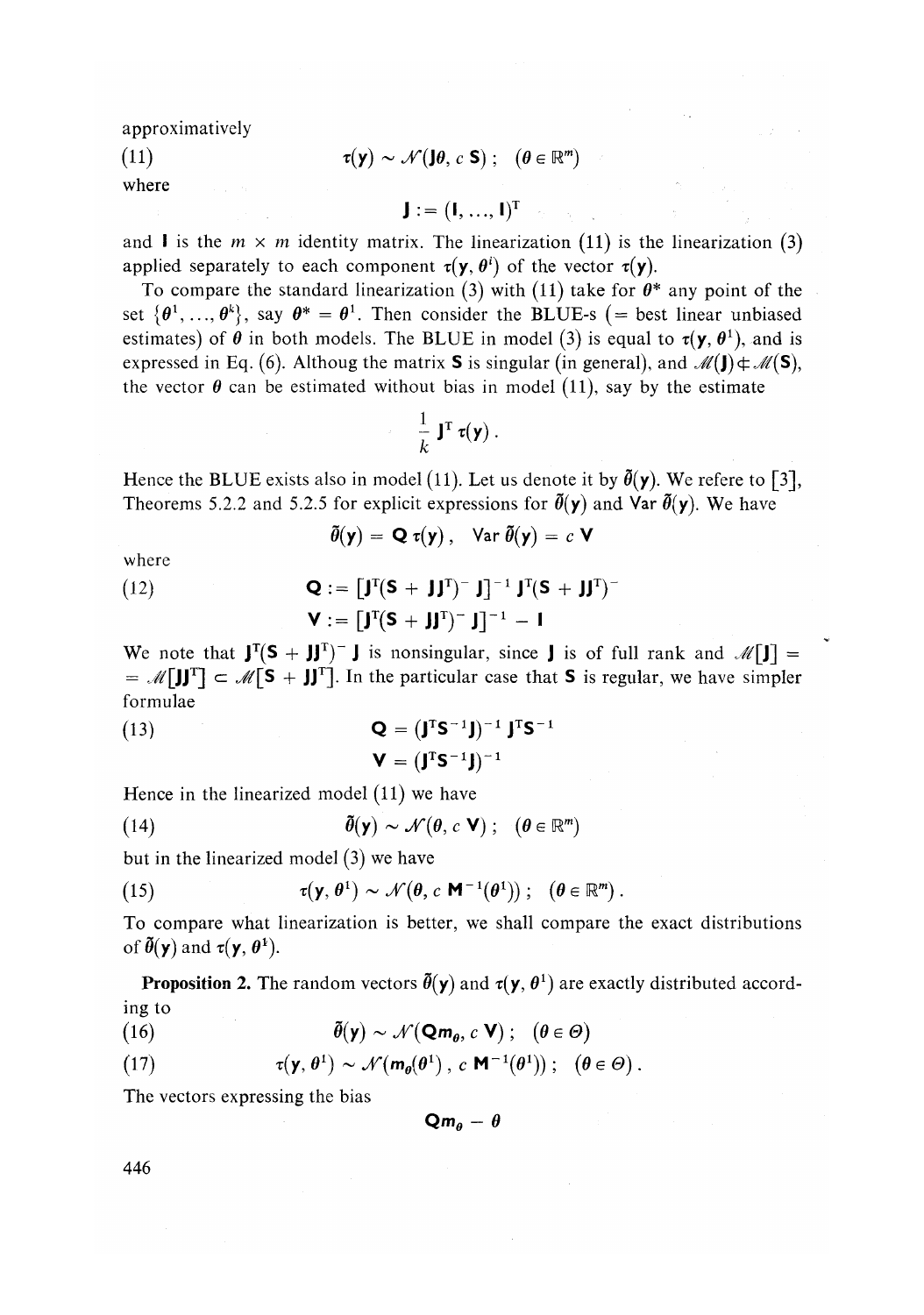and the bias

$$
\mathbf{m}_{\theta}(\theta^1) - \theta
$$

are of the sample order of magnitude. The estimator  $\bar{\theta}(y)$  is more efficient since the matrix Var  $[\tau(\mathbf{y}, \theta^1)] - \text{Var}[\tilde{\theta}(\mathbf{y})]$  is positive semidefinite.

Proof. Both variables  $\bar{\theta}(y)$  and  $\tau(y, \theta^1)$  are linear in y, hence they are normally distributed. The mean and the variance of  $\tau(y, \theta^1)$  is given in Eq. (7). The mean and the variance of  $\tilde{\theta}(y)$  follow from Eq. (12) and from the mean and the variance of  $\tau(\mathbf{y})$  in Eq. (9).

The bias of  $\tilde{\theta}(y)$  is

$$
Qm_{\theta} - \theta = Q\begin{pmatrix} m_{\theta}(\theta^1) \\ \vdots \\ m_{\theta}(\theta^k) \end{pmatrix} - \theta.
$$

The bias of  $\tau(y, \theta^1)$  can be written in the form

$$
m_{\theta}(\theta^1) - \theta = QJ m_{\theta}(\theta^1) - \theta = Q \begin{pmatrix} m_{\theta}(\theta^1) \\ \vdots \\ m_{\theta}(\theta^1) \end{pmatrix} - \theta
$$

since  $Q$ **]** = **I**, according to (12) and (13). Thus if  $m_{\theta}(\theta^i) - \theta$  is of the same order for every  $i = 1, ..., k$ , then  $\tau(\mathbf{y}, \theta^1)$  and  $\bar{\theta}(\mathbf{y})$  have the bias of the same order as well.

The random variable  $\tau(y, \theta^1)$  can be written in the form

$$
\tau(\mathbf{y},\theta^1)=(\mathbf{I},\mathbf{0},...,\mathbf{0})\,\tau(\mathbf{y})
$$

hence it is a linear unbiassed estimator of  $\theta$  in model (11). Since  $\tilde{\theta}(y)$  is the BLUE in the same model, it follows that  $\text{Var}\left[\tau(\mathbf{y}, \theta^1)\right] - \text{Var}\left[\tilde{\theta}(\mathbf{y})\right]$  is positive semidefinite.

Note 1. According to Eq. (7) we can write the bias in the form

$$
\mathbf{m}_{\theta}(\theta^1) - \theta := \mathbf{r}(\theta, \theta^1), \quad \mathbf{J}\mathbf{m}_{\theta} - \theta = \mathbf{J} \begin{pmatrix} \mathbf{r}(\theta, \theta^1) \\ \vdots \\ \mathbf{r}(\theta, \theta^k) \end{pmatrix}
$$

where from the Taylor formula for  $\eta(\sigma)$  at  $\sigma$  we obtain

(18) 
$$
\mathbf{r}(\theta, \theta^i) := \mathbf{M}^{-1}(\theta^i) \mathbf{F}^{\mathrm{T}}(\theta^i) \mathbf{W}^{-1} [\eta(\theta) - \eta(\theta^i)] + \theta^i - \theta =
$$

$$
= \frac{1}{2} \mathbf{M}^{-1}(\theta^i) \mathbf{F}^{\mathrm{T}}(\theta^i) \mathbf{W}^{-1} \left[ (\theta - \theta^i)^{\mathrm{T}} \left[ \frac{\partial^2 \eta(\theta)}{\partial \theta \partial \theta^{\mathrm{T}}}\Big|_{\lambda \theta + (1 - \lambda)\theta^i} \right] (\theta - \theta^i) \right]
$$

for some number  $\lambda \in (0, 1)$  depending on  $\theta$  and on  $\theta^i$ .

The expression for  $r(\theta, \theta^i)$  is small either if  $\left[\theta - \theta^i\right]$ <sup>T</sup> **M**( $\theta^i$ )  $\left[\theta - \theta^i\right]$  is small or if model  $(1)$  is not too much curved, since

$$
\sup \left\{ \left\| \mathbf{v}^{\mathrm{T}} \frac{\partial^2 \boldsymbol{\eta}(\boldsymbol{\theta})}{\partial \boldsymbol{\theta} \partial \boldsymbol{\theta}^{\mathrm{T}}} \mathbf{v} \right\|_{\mathbf{W}} \middle/ \mathbf{v}^{\mathrm{T}} \mathbf{M}(\boldsymbol{\theta}^1) \mathbf{v} ; \quad 0 \neq \mathbf{v} \in \mathbb{R}^m \right\}
$$

447

**•**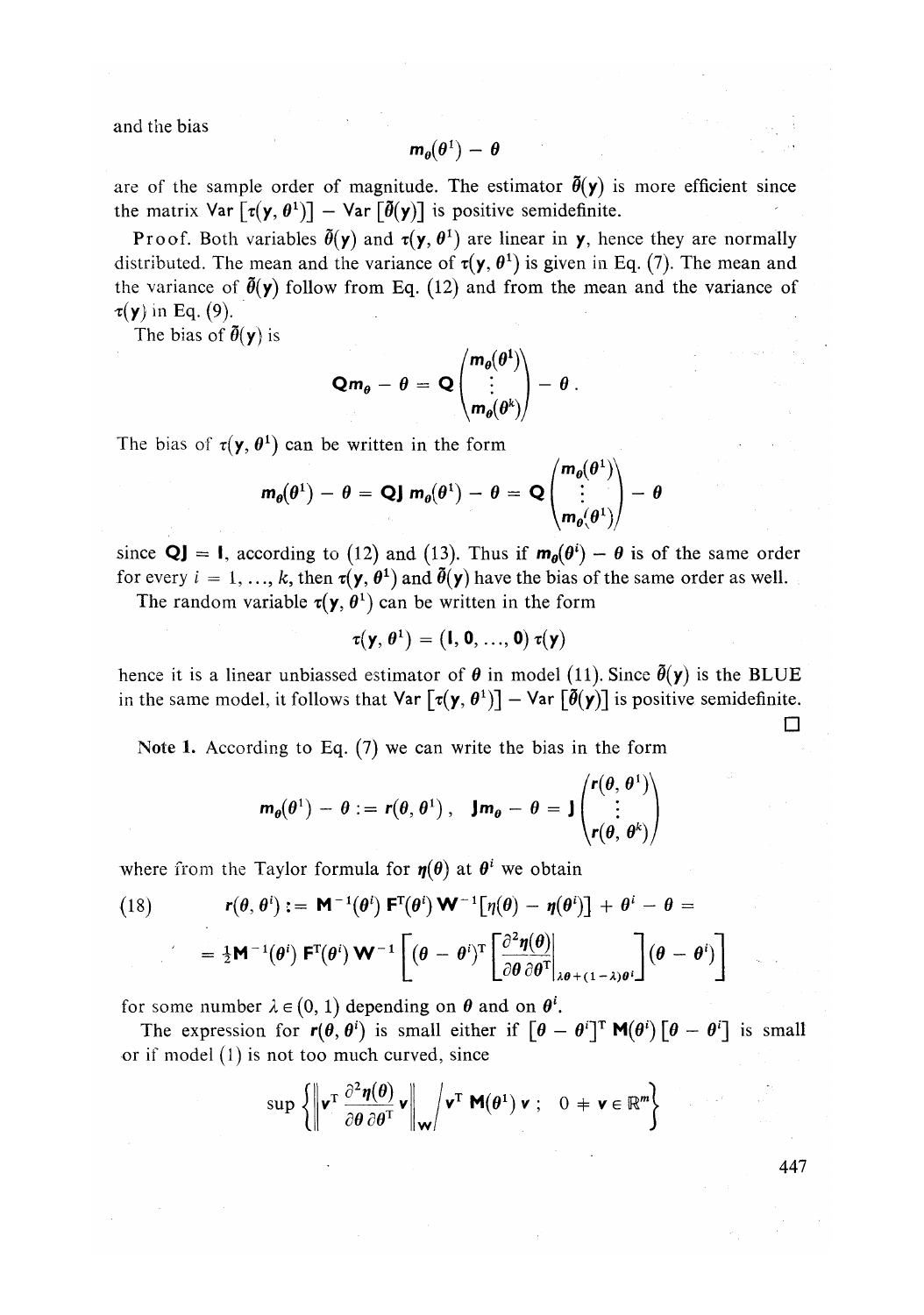is related to the curvatures of Bates and Watts  $\lceil 2 \rceil$  in model (1). We used here the notation

$$
\mathbf{v}^{\mathrm{T}} \frac{\partial^2 \boldsymbol{\eta}(\boldsymbol{\theta})}{\partial \boldsymbol{\theta} \partial \boldsymbol{\theta}^{\mathrm{T}}} \mathbf{v} := \sum_{ij} v_i \frac{\partial^2 \boldsymbol{\eta}(\boldsymbol{\theta})}{\partial \theta_i \partial \theta_j} v_j.
$$

It is important to note here that  $E_{\theta}[\tilde{\theta}(\mathbf{y})] = \mathbf{Q}\mathbf{m}_{\theta}$  is a "mixture" of the means of  $\tau(y, \theta^1), \ldots, \tau(y, \tilde{\theta}^k)$ . In some cases the "mixture" is such that the bias of  $\tilde{\theta}(y)$ is much smaller than the bias of every  $\tau(y, \theta^i)$ . This depends on the choice off  $\boldsymbol{\theta}^1, \ldots, \boldsymbol{\theta}$ 

**Note 2.** When  $\tau(y)$  is a sufficient statistic (Proposition 1) we arrive to  $\tilde{\theta}(y)$  according to the scheme

$$
(1) \mapsto \text{ sufficient statistic } \tau \mapsto (10) \mapsto \text{linearization of } \tau \mapsto (11) \quad \mapsto \quad \qquad \mapsto \text{ sufficient statistic } \tilde{\theta} \mapsto (14)
$$

**Example 1.** We shall consider the simple nonlinear model  $y = \eta(\theta) + \varepsilon$  with  $N = 2, m = 1, \Theta = (0, \pi), \eta(\theta) = (\cos \theta, \sin \theta)^T, \Sigma = W = I.$  (The expectation surface is a halfcircle). In this case we have  $\mathbf{F}^T(\theta) = (-\sin \theta, \cos \theta)$ ,  $\mathbf{M}(\theta) = 1$ ;  $(\theta \in \Theta)$ . To construct  $\tau(\mathbf{y})$  take two points  $\theta^1 = \theta^* - \delta$ ,  $\theta^2 = \theta^* + \delta$  for some fixed  $\delta > 0$ ,  $\theta^* \in \Theta$ . By simple computations we obtain

$$
\tau(\mathbf{y}) = \begin{pmatrix} -y_1 \sin(\theta^* - \delta) + y_2 \cos(\theta^* - \delta) + \theta^* - \delta \\ -y_1 \sin(\theta^* + \delta) + y_2 \cos(\theta^* + \delta) + \theta^* + \delta \end{pmatrix}
$$
  
\n
$$
\mathbf{S} = \begin{pmatrix} 1, & \cos(2\delta) \\ \cos(2\delta), & 1 \end{pmatrix}, \quad \mathbf{S}^{-1} = \begin{pmatrix} 1, & -\cos(2\delta) \\ -\cos(2\delta), & 1 \end{pmatrix} / \sin^2(2\delta)
$$
  
\n
$$
\mathbf{V} = (\mathbf{J}^T \mathbf{S}^{-1} \mathbf{J})^{-1} = (1 + \cos 2\delta) / 2 = \cos^2 \delta < 1
$$
  
\n
$$
\tilde{\theta}(\mathbf{y}) = (\mathbf{J}^T \mathbf{S}^{-1} \mathbf{J})^{-1} \mathbf{J}^T \mathbf{S}^{-1} \tau(\mathbf{y}) = \cos \delta[-y_1 \sin \theta^* + y_2 \cos \theta^*] + \theta^*
$$

When  $\delta \mapsto 0$  we obtain  $\tau(\mathbf{y}, \theta^*)$ :

$$
\tau(\mathbf{y},\theta^*) = [-y_1 \sin \theta^* + y_2 \cos \theta^*] + \theta^*.
$$

Further

$$
\mathsf{E}_{\theta}[\tilde{\theta}(\mathsf{y})] - \theta = \cos \delta \sin (\theta - \theta^*) + (\theta^* - \theta),
$$
  

$$
\mathsf{E}_{\theta}[\tau(\mathsf{y}, \theta^*)] - \theta = \sin (\theta - \theta^*) + (\theta^* - \theta).
$$

Hence for  $\delta$  not very large, the bias of  $\tilde{\theta}(\mathbf{y})$  and of  $\tau(\mathbf{y}, \theta^*)$  is approximatively the same. The mean square error of  $\tilde{\theta}(y)$  is equal to

$$
\mathsf{E}_{\theta}[\tilde{\theta}(\mathsf{y}) - \theta]^2 = \cos^2 \delta + [\cos \delta \sin (\theta - \theta^*) + (\theta^* - \theta)]^2 := \psi(\delta).
$$

We have

$$
\frac{d\psi}{d\delta} = -2\cos\delta\sin\delta[1+\sin^2(\theta-\theta^*)]-2\sin\delta\left[\sin(\theta-\theta^*)\right](\theta^*-\theta).
$$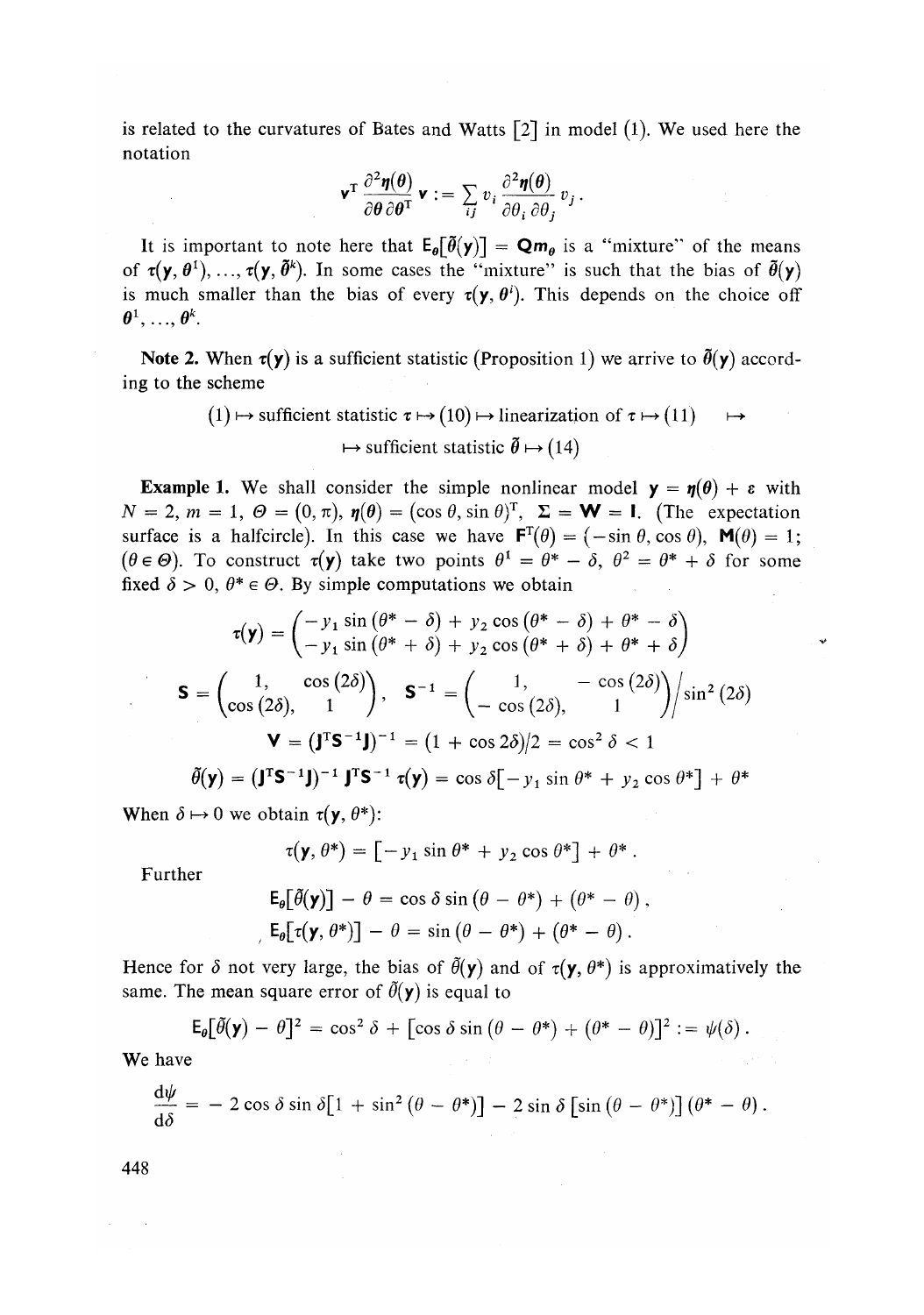Hence  $d\psi/d\delta|_{\delta=0} = 0$ . Further

$$
\frac{d^2\psi}{d\delta^2}\bigg|_{\delta=0} = -2[-\sin^2\delta + \cos^2\delta][1 + \sin^2(\theta - \theta^*)]\bigg|_{\delta=0} -2\cos\delta[\sin(\theta - \theta^*)](\theta^* - \theta)\bigg|_{\delta=0} = -2[1 + \sin^2(\theta - \theta^*)] + 2(\theta - \theta^*)\sin(\theta - \theta^*)\,.
$$

If  $\theta > \theta^*$  then

$$
\left. \frac{\mathrm{d}^2 \psi}{\mathrm{d}\delta^2} \right|_{\delta=0} \leq -2 + 2 \big[ \theta - \theta^* - \sin \left( \theta - \theta^* \right) \big].
$$

If  $\theta < \theta^*$  then

$$
\left. \frac{\mathrm{d}^2 \psi}{\mathrm{d}\delta^2} \right|_{\delta=0} \leq -2 + 2 \big[ \theta^* - \theta - \sin \left( \theta^* - \theta \right) \big] \, .
$$

Hence, if  $\theta^*$  is so near to  $\theta$  that

$$
|\theta - \theta^*| - \sin(|\theta - \theta^*|) < 1
$$

then  $E_{\theta}[\theta(\mathbf{y}) - \theta]^2$  attains its maximum at  $\delta = 0$ . Consequently

$$
\mathsf{E}_{\theta}[\tilde{\theta}(\mathsf{y})-\theta]^2 < \mathsf{E}_{\theta}[\tau(\mathsf{y},\theta^*)-\theta]^2.
$$

# 4. THE POSTERIOR PROBABILITY DENSITY OF  $\theta$

Consider a normal prior density  $\pi(\theta)$  in model (1),

$$
\pi(\boldsymbol{\theta}) = (2\pi)^{-m/2} \det^{-1/2}(\mathbf{H}) \exp \left\{-\frac{1}{2}(\boldsymbol{\theta} - \boldsymbol{\theta}^0)^T \mathbf{H}^{-1}(\boldsymbol{\theta} - \boldsymbol{\theta}^0)\right\},
$$

where **H** is a given matrix and  $\theta^0 \in \Theta$  is a given vector. Denote by  $\pi(\theta | y)$  the corresponding posterior density. If  $\tau(y)$  is a sufficient static (Corollary 2 to Proposition 1) then

$$
\pi(\boldsymbol{\theta} \mid \mathbf{y}) = \pi(\boldsymbol{\theta} \mid \tau(\mathbf{y})).
$$

This is not a normal density. However, using the linearization described in Section 3, we can write approximatively

$$
\pi(\theta | \mathbf{y}) \doteq \pi_{\text{lin}}(\theta | \mathbf{\theta}(\mathbf{y}))
$$

where  $\tilde{\theta}(y)$  is supposed to be distributed according to Eq. (14).

**Proposition 3.**  $\pi_{lin}(\theta | \theta(\mathbf{y}))$  is a normal probability density with the mean equal to (19)  $\theta^0 + \mathbf{H}(c \mathbf{V} + \mathbf{H})^{-1} (\tilde{\theta}(\mathbf{y}) - \theta^0)$ 

and with the variance matrix equal to

$$
(20) \qquad \qquad \mathbf{H} - \mathbf{H}(c\,\mathbf{V} + \mathbf{H})^{-1}\,\mathbf{H}
$$

where  $\tilde{\theta}(\mathbf{y})$  and  $\mathbf{V} = \text{Var } \tilde{\theta}(\mathbf{y})$  are defined by Eqs. (12) resp. (13).

Proof. Denote by  $h_{\text{lin}}(\boldsymbol{\tilde{\theta}} \mid \boldsymbol{\theta})$  the probability density of  $\boldsymbol{\tilde{\theta}}$  corresponding to Eq.(14).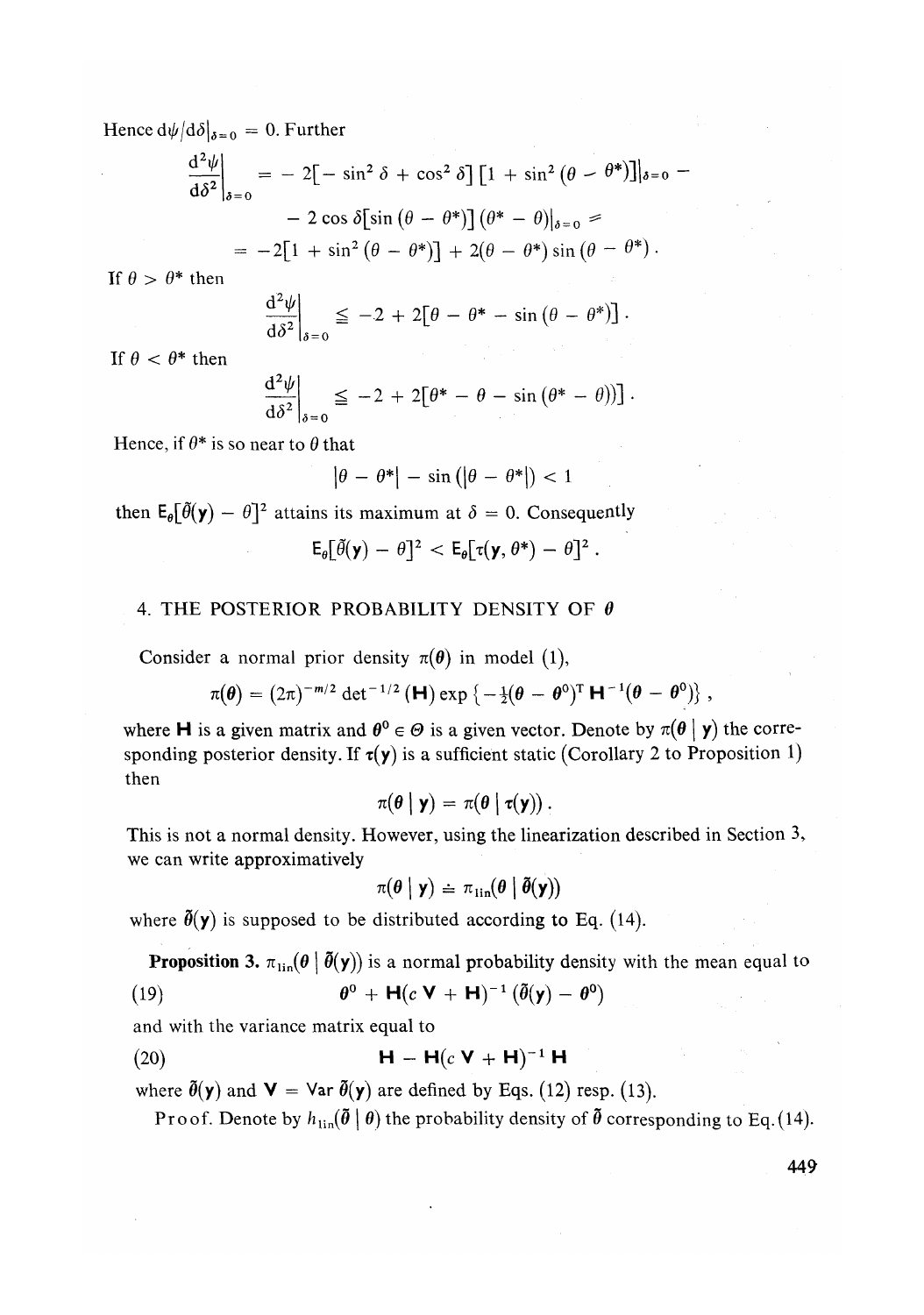Consider the vector

 $\phi$ as a random vector with the joint density  $\pi(\theta) h_{\text{lin}}(\tilde{\theta} | \theta)$  and denote by  $E(\cdot)$  the operator of taking the mean with respect to this density. By simple computations we obtain

$$
E(\theta) = \theta^0
$$
  
\n
$$
E(\tilde{\theta}) = E[E_{\theta}(\tilde{\theta})] = \theta^0
$$
  
\n
$$
E[(\theta - \theta^0)(\theta - \theta^0)^T] = H
$$
  
\n
$$
E[(\theta - \theta^0)(\tilde{\theta} - \theta^0)^T = E[(\theta - \theta^0)E_{\theta}(\tilde{\theta} - \theta^0)^T] = H
$$
  
\n
$$
E[(\tilde{\theta} - \theta^0)(\tilde{\theta} - \theta^0)^T] = E[E_{\theta}[(\tilde{\theta} - \theta^0)(\tilde{\theta} - \theta^0)^T]] = c \mathbf{V} + \mathbf{H}.
$$

Hence

$$
\begin{pmatrix} \boldsymbol{\tilde{\theta}} \\ \boldsymbol{\theta} \end{pmatrix} \sim \mathcal{N} \left( \begin{pmatrix} \boldsymbol{\theta}^0 \\ \boldsymbol{\theta}^0 \end{pmatrix}, \begin{pmatrix} c & \mathbf{V} + \mathbf{H}, \ \mathbf{H}, \ \mathbf{H}, \ \mathbf{H} \\ \mathbf{H}, \ \mathbf{H} \end{pmatrix} \right).
$$

According to [6], Chapt. 8. a 2, (V), the conditional density of  $\theta$  given  $\tilde{\theta}$  is normal with the mean

$$
\theta^0 + \mathsf{H}(c\mathsf{V} + \mathsf{H})^{-1}(\tilde{\theta} - \theta^0)
$$

and with the variance

$$
\mathbf{H} - \mathbf{H}(c\,\mathbf{V} + \mathbf{H})^{-1}\,\mathbf{H} \,.
$$

**Note.** The statistic  $\tilde{\theta}(y)$  is sufficient in the linearized model (11). Therefore we can write (compare with Corollary 2)

$$
\pi_{\text{lin}}(\theta \mid \tilde{\theta}(\mathbf{y})) = \pi_{\text{lin}}(\theta \mid \tau(\mathbf{y}))
$$
.

On the other hand, the exact posterior density is

$$
\pi(\boldsymbol{\theta} \mid \mathbf{y}) = \pi(\boldsymbol{\theta} \mid \boldsymbol{\tau}(\mathbf{y})).
$$

Hence we can compare the approximative and the exact posterior density from

$$
\frac{\pi_{\mathrm{lin}}(\theta \mid \tilde{\theta}(\mathbf{y}))}{\pi(\theta \mid \mathbf{y})} = \frac{\pi_{\mathrm{lin}}(\theta \mid \tau(\mathbf{y}))}{\pi(\theta \mid \tau(\mathbf{y}))}.
$$

In  $\pi_{\text{lin}}(\theta | \tau(\mathbf{y}))$  we take  $E_{\theta}[\tau(\mathbf{y})] = \mathbf{J}\theta$ , in  $\pi(\theta | \tau(\mathbf{y}))$  we take  $E_{\theta}[\tau(\mathbf{y})] = \mathbf{m}_{\theta}$ , otherwise the Bayes formulae for computing  $\pi_{\text{lin}}(\theta | \tau(\mathbf{y}))$  and  $\pi(\theta | \tau(\mathbf{y}))$  are the same.

## 5. A NOTE ON CONFIDENCE REGIONS FOR  $\theta$

We consider confidence regions for  $\theta$  which are based on  $\bar{\theta}(\mathbf{y})$ . We note that they are of restricted importance, since they are influence by the choice of  $\theta^*$  in (3), resp. by the choice of the points  $\theta^1, \ldots, \theta^k$  in (8) which in fact represents a prior knowledge about  $\theta$ .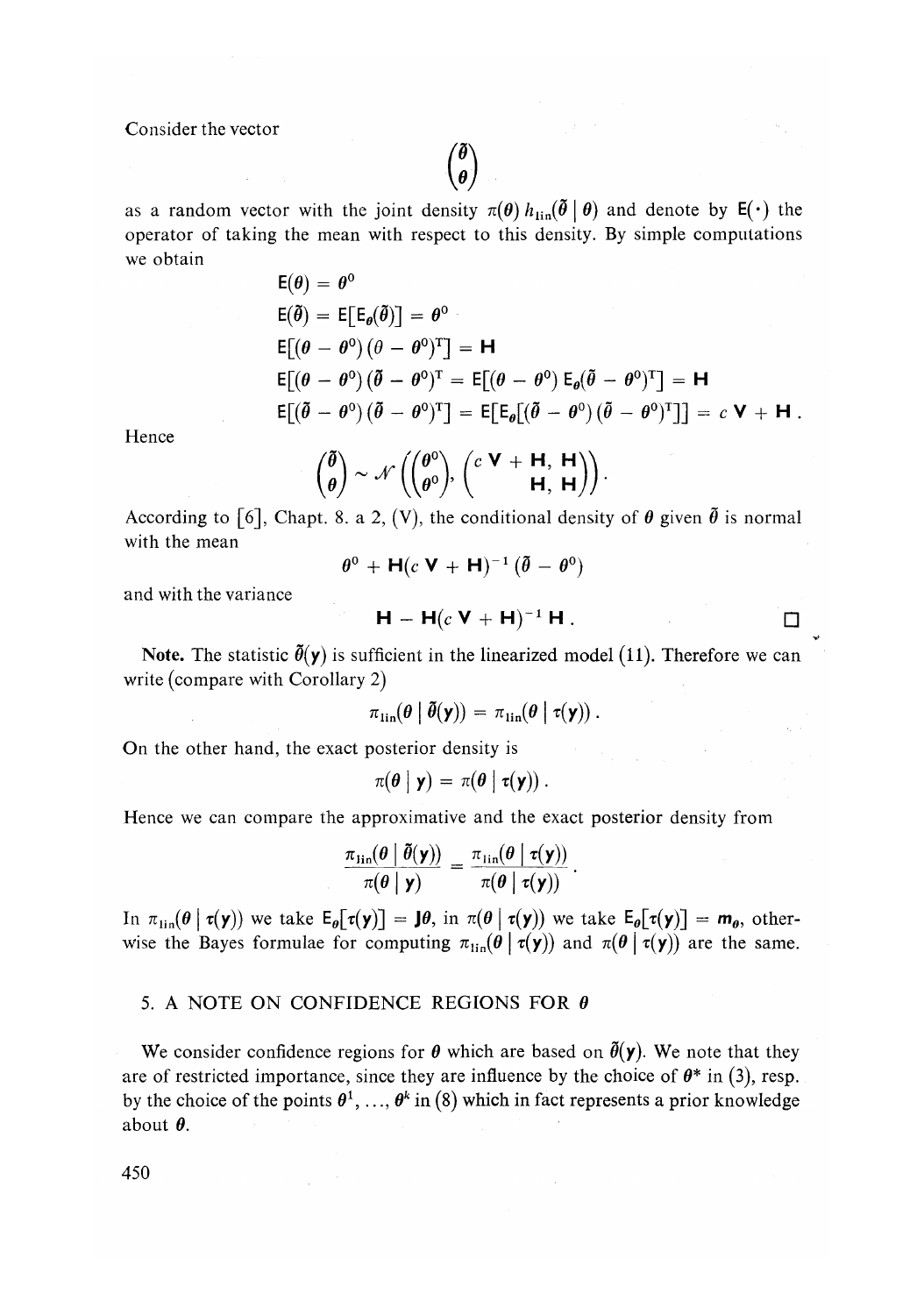From  $(16)$  we obtain that the set

(21) 
$$
\{\boldsymbol{\theta}: \|\boldsymbol{\tilde{\theta}}(\mathbf{y}) - \mathbf{Q}\mathbf{m}_{\boldsymbol{\theta}}\|_{\mathbf{V}}^2 < c\chi_m^2(\alpha)\}
$$

is a confidence region for  $\theta$  in the case that  $cW$  is known,  $\alpha$  is the exact confidence level, and  $\chi^2_m(\alpha)$  is the *α*-quantile of the  $\chi^2$  distribution with *m* degrees of freedom.

Example 2. Take the set-up from Example 1. We have

$$
\mathbf{Q}\mathbf{m}_{\theta} = \mathbf{E}_{\theta}[\tilde{\theta}(\mathbf{y})] = \cos \delta[-\cos \theta \sin \theta^* + \sin \theta \cos \theta^*] + \theta^*.
$$

Hence

$$
\|\tilde{\theta}(\mathbf{y}) - \mathbf{Q}\mathbf{m}_{\theta}\|_{\mathbf{V}}^2 = \left[ -(y_1 - \cos \theta) \sin \theta^* + (y_2 - \sin \theta) \cos \theta^* \right]^2.
$$

We see that the confidence region (21) does not depend on  $\delta$ , hence the standard and the nonstandard linearizations are equivalent as regard to the confidence regions. This is by no way in contradiction to Proposition 2; the random variable  $\bar{\theta}(\mathbf{y})$  has a small variance, however, this has no importance for confidence reasoning. On the other hand, the obtained confidence region depends very much on  $\theta^*$ .

To understand the situation geometrically, let us write  $\bar{\theta}(y)$  in the form

$$
\bar{\theta}(\mathbf{y}) = \mathbf{L}\mathbf{y} + \mathbf{I}
$$

for some matrix **L** and some vector **I** (This is possible, since  $\tilde{\theta}(\mathbf{y})$  is linear in **y**). Further we have

hence

$$
c \mathbf{V} = \text{Var } \tilde{\theta}(\mathbf{y}) = c \mathbf{L} \mathbf{W}^{-1} \mathbf{L}^{\mathrm{T}}
$$

$$
\mathbf{P} := \mathbf{L}^T \mathbf{V}^{-1} \mathbf{L} \mathbf{W}^{-1}
$$

is a W-orthogonal projector. We can verify that

(22) 
$$
\|\mathbf{P}[\mathbf{y}-\boldsymbol{\eta}(\boldsymbol{\theta})]\|_{\mathbf{W}}^2 = \|\boldsymbol{\tilde{\theta}}(\mathbf{y}) - \mathbf{Q}\mathbf{m}_{\boldsymbol{\theta}}\|_{\mathbf{V}}^2.
$$

Hence the confidence region (21) has the form

$$
\{\boldsymbol{\theta}\colon \|\mathbf{P}[\mathbf{y}-\boldsymbol{\eta}(\boldsymbol{\theta})]\|_{\mathbf{W}}^2 < c \chi_m^2(\alpha)\}.
$$

This confidence region, although exact, gives poor results (it is too large) if the value  $\|\mathbf{P}[\eta(\theta_{\text{true}}) - \eta(\theta^*)]\|_{\mathcal{H}}^2$  is large. (We note, that this is zero if model (1) is linear.)

Another consequence of (22) is that  $\|\tilde{\theta}(\mathsf{y}) - \mathsf{Q}\mathsf{m}_{\theta}\|_{\mathsf{y}}^2$  and  $\|(I - P)\|_{\mathsf{y}} - \eta(\theta)\|_{\mathsf{w}}^2$ are independent random variables. Hence another confidence region (of the exact confidence level  $\alpha$ ) is of the form

$$
\left\{\theta\colon \frac{(N-m)\|\tilde{\theta}(\mathbf{y})-\mathbf{Q}\mathbf{m}_{\theta}\|_{\mathbf{Y}}^{2}}{m\|(1-\mathbf{P})\left[\mathbf{y}-\boldsymbol{\eta}(\theta)\right]\|_{\mathbf{W}}^{2}}
$$

where  $F_{m,N-m}(\alpha)$  is the  $\alpha$ -quantile of the F-distribution with m and  $N - m$  degrees of freedom. The advantage of this region comparing with (21) is that it can be used in the case when  $c$  is unknown.